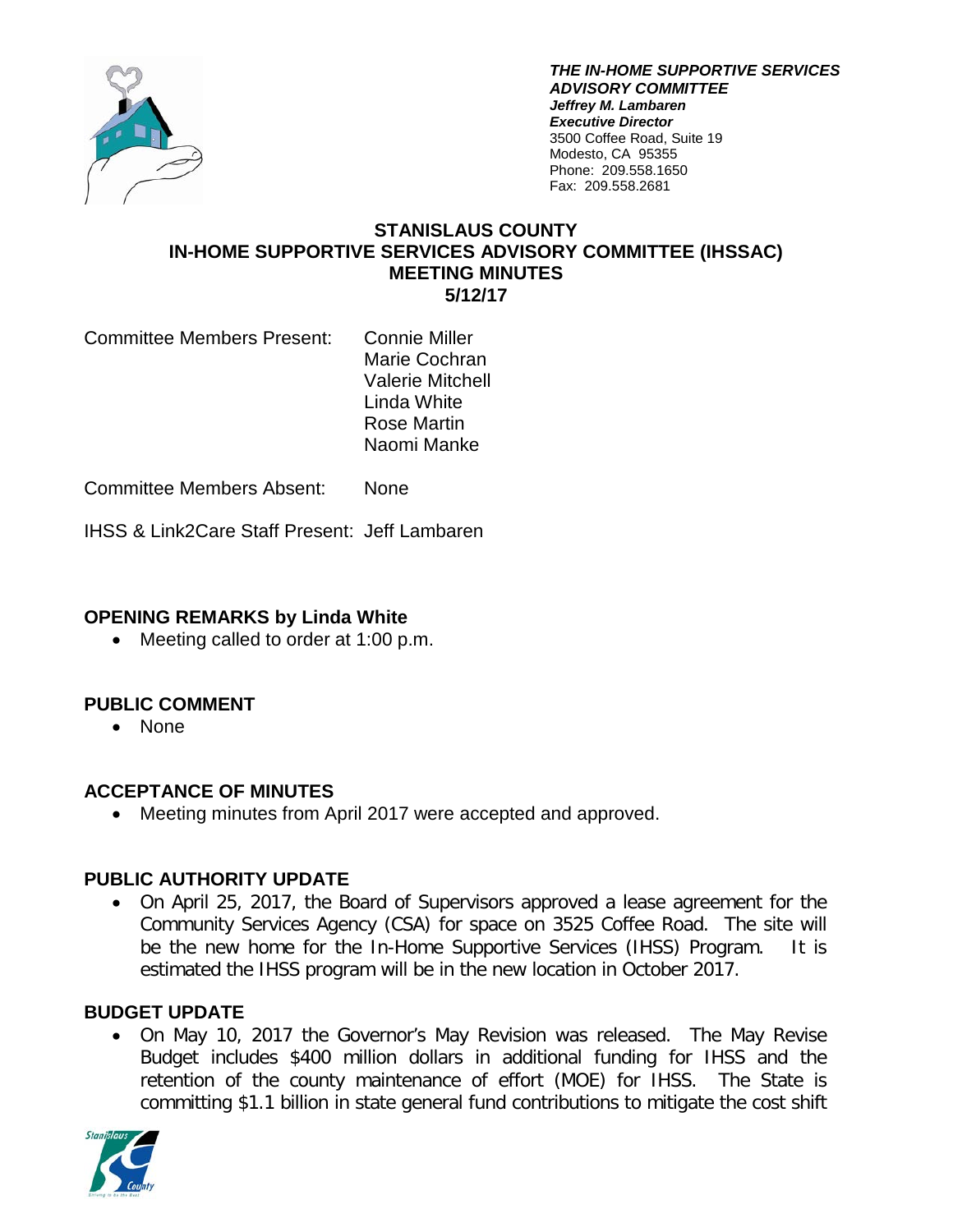to counties over the next 4 years and also includes an ongoing state general fund contribution into future years. The May Revise contains a new version of the MOE with a stepped inflator. In year 1, the inflator is zero and a new MOE base is set. In year 2, the inflator is 5%, and it then rises to 7% in year 3. However, there are allowances starting in year 2 for an economic downturn, in which case the inflator would be reduced. The proposal would redirect all 1991 Vehicle License Fee (VLF) growth to IHSS for the first three years, and then 50 percent of VLF growth in years 4 and 5. The state would also fund all county IHSS administrative costs for the current year. The proposal retains bargaining at the local level. The Governor is proposing changes to the state wage participation cap, currently \$12.10 per hour. The new proposal is to allow the state wage participation cap, to "float" \$1.10 above the state minimum wage. For example: when the minimum wage is \$12.00 per hour the state cap would be \$13.10 and when the minimum wage is \$13.00 the state cap would be \$14.10.

# **LEGISLATIVE UPDATE**

- Many of the bills the Committee was tracking are currently on the suspense calendar of both the Assembly and Senate Appropriations Committees. The Appropriations Committee hears and analyzes bills based on their fiscal impact, rather than their policy merits. Bills that cost over a certain dollar amount are placed on the suspense calendar and taken up on one day in late May. Current status of the bills the Committee is tracking:
	- o **AB 286 (Gipson)**: Transition from Skilled Care to Community. Assembly Appropriations - Suspense File.
	- o **AB 432 (Thurmond)**: Expands the PA role and allows PA to be designated to negotiate for WPCS clients. Assembly Appropriations – Suspense File
	- o **AB 1174 (Harper & Melendez)**: Right to Work. Failed passage of Assembly Labor and Employment – now a two-year bill.
	- o **AB 1473 (Quirk**-**Silva)**: Mental Health Crisis Stabilization Pilot. Assembly Health – Hearing Pending
	- o **SB 177 (Nguyen)**: Cognitively Impaired Adults-Caregiver Resource Center Funding. Senate Appropriations – Suspense File.
	- o **SB 202 (Dodd)**: Medi-Cal Beneficiary Maintenance of Needs Senate Appropriations – Hearing May  $15<sup>th</sup>$

# **MEMBERSHIP UPDATE**

- On April 25, 2017 the Board of Supervisors appointed Naomi Manke to the Committee.
- A draft of a letter seeking additional members was shared with the Committee. The Committee approved the draft and the letter will be mailed to IHSS Recipients and Providers.

# **CICA WORKSHOP**

• Section 2.1-D of the Travel Policy approved by the Board of Supervisors requires that committees appointed by the Board first request authority from the Board prior to travel and documented in writing, then can members can be reimbursed for expenses. This